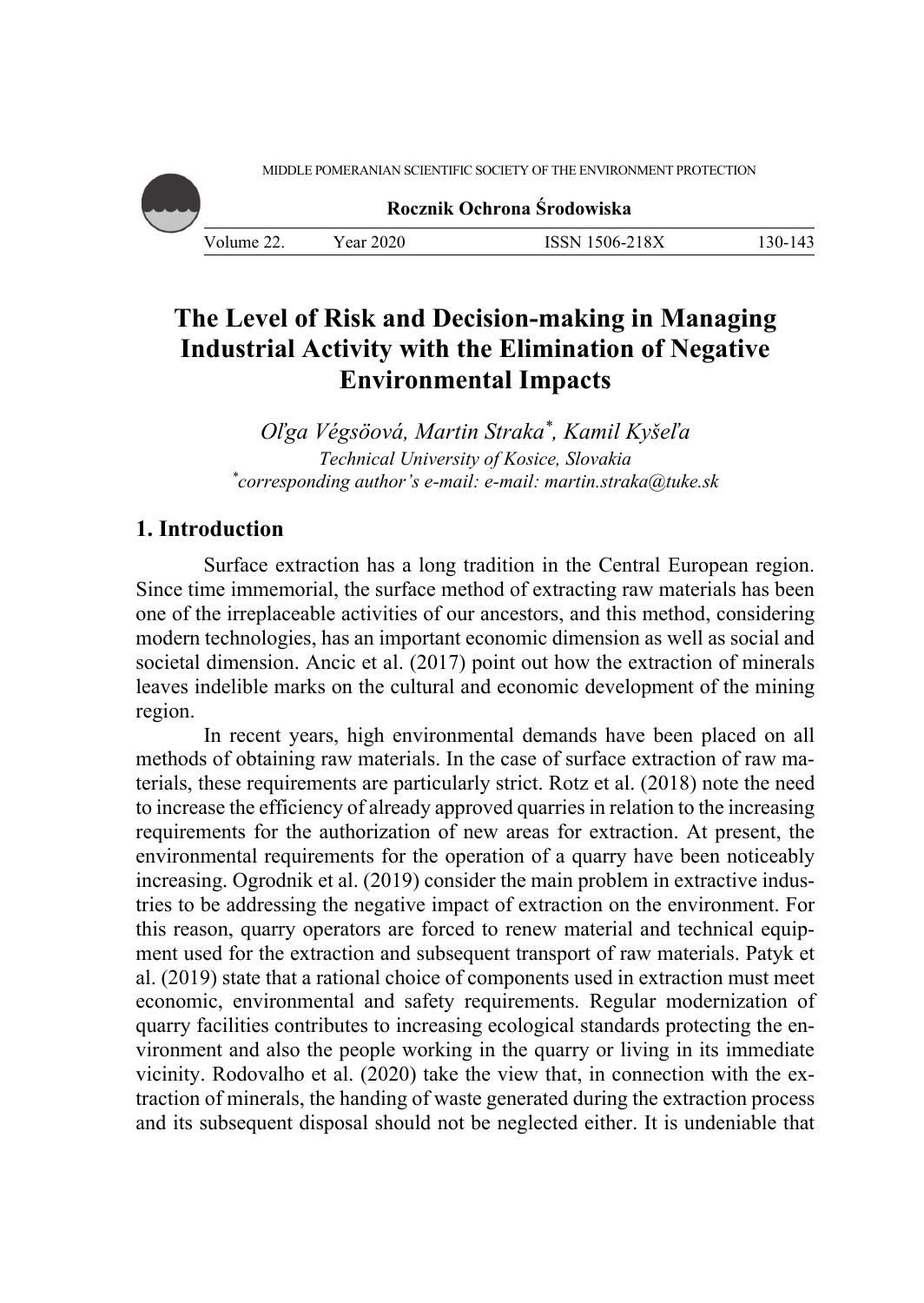irresponsible management of mining waste can have adverse consequences for nature and for the health of the population.

Kong et al. (2017) argue that it is necessary to find a balance between economic development and environmental protection. It is essential to try to minimize the environmental impact on the area in all activities related to the extraction of mineral resources. Randelovic et al. (2014) are of the view that in minimizing the environmental burden on the area extracted from, it is necessary to individually examine the soil characteristics and appropriately choose the form of environmental reclamation used. Urosovic etal. (2018) considers mining to be an important source of pollution in adjacent areas. Babi et al. (2016) are of the opinion that the role of the extractive industries in sustainable development is to balance economic, environmental and social burdens with the benefits of extraction.

Since the end of the 19th century, increasing efforts by companies have been observed to protect employees at work. National legislation seeks to minimize adverse events in the work process. With economic development, new challenges arise in the field of safety at work. According to Kahraman, et al. (2019) globalization brings many threats to working life. These threats are generally linked to the level of economic development of countries. In the European Union, the working conditions of employees are extremely strict concerning safety. Zielinska et al. (2019) consider health and safety in the work environment to be basic prerequisites for the quality of work. Unfortunately, despite high standards of protection for employees at work, undesirable situations still commonly occur which endanger or harm the lives or health of employees. Santos et al. (2020) claim that, despite improving working conditions in the world, each ye hundreds of thousands of people die from occupational injuries and around 2 million people die from occupational illnesses, which offers considerable room for improvement. In the event of harm to health caused to an employee during the performance of work tasks, or in direct connection with them, regardless of their will by a short-acting, sudden and violent action of external influences, we call such an event an accident at work. Pereira et al. (2020) considers accidents at work to be a complex phenomenon and one of the main public health problems.

The existence of an injury at work has a negative economic and social impact on the employee as well as the employer. The employee is excluded from the normal work routine due to the harm to their health and a significant impact on their social ties is also possible. Jonczy et al. (2019) highlight the interesting fact that workers in the extraction sector are exposed to levels of danger that are difficult to reduce or easily eliminate, and so have a low occupational safety culture in comparison with professions where the level of danger is lower or easy to eliminate.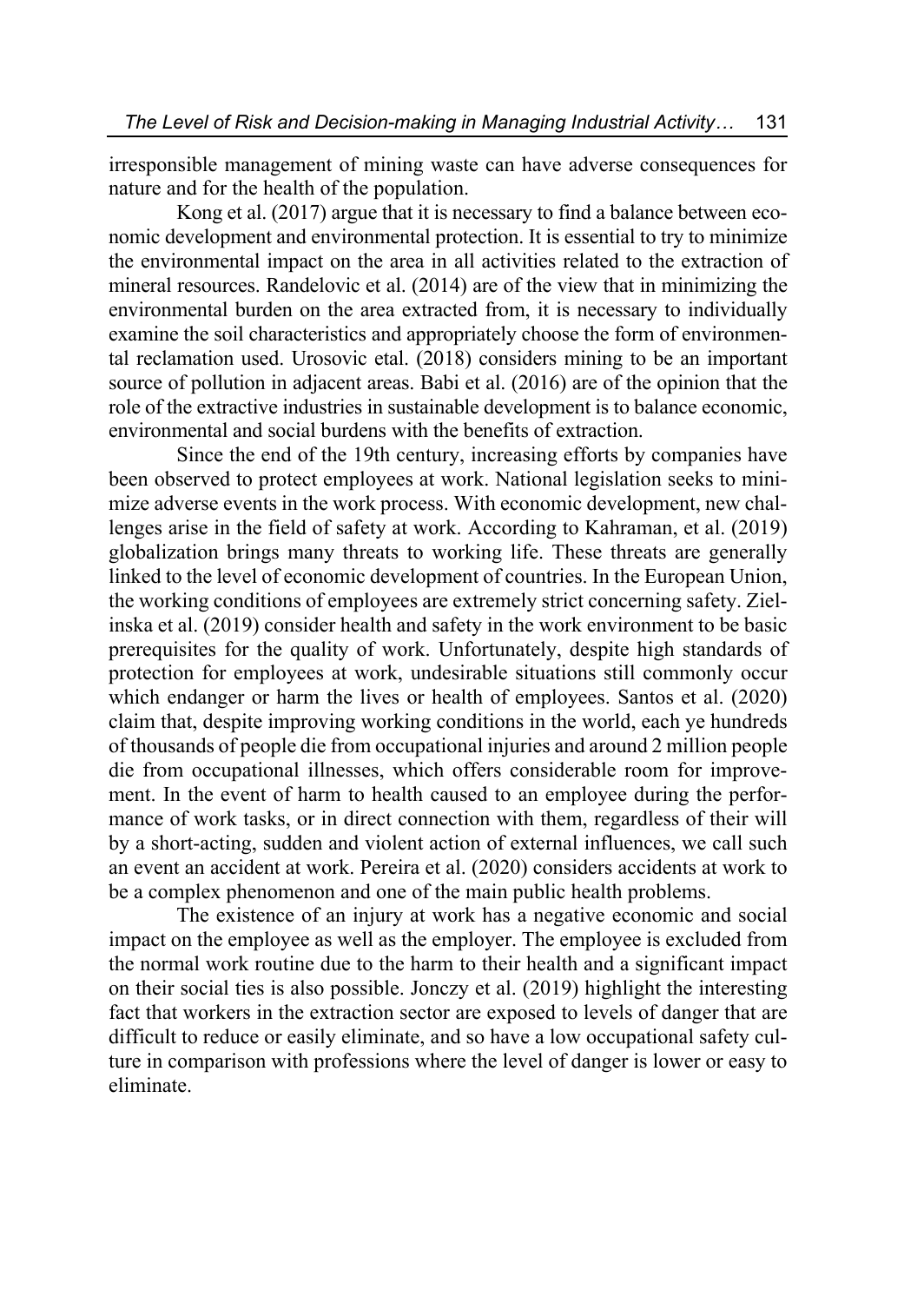After an accident at work, the employer loses the employee's labour for a certain period of time, which is associated with economic losses for the company and at the same time the employer's attractiveness in the eyes of potential new employees decreases. Singh et al. (2020) and Tilabi et al. (2019) argue that workplace safety management is an urgent requirement for organizations and companies, especially in a highly competitive world, where the success of companies depends on the overall productivity of organizations. Despite the clear motivation of both sides of the working relationship, surface extraction of minerals is unfortunately an activity that is associated with the relatively frequent occurrence of accidents at work. The role of the employer is to create a working environment that will minimize the possibility of accidents at work. Lopez-Garcia et al. (2019) consider the organization of working conditions to be an important task.

Wiganowska et al. (2018) and Trebuna et al. (2019) are of the opinion that the creation of a suitable working environment affects the health and safety of workers at work. Amponsah-Tawiah, et al. (2017) state that the employer's management should invest its resources in protecting the life and health of its employees. Zinoviev et al. (2014) argue that the insufficient allocation of the employer's financial resources for protection and health at work results in the threat to the life and health of employees multiplying.

There is no doubt that the right choice of extraction method has an exceptional impact on the incidence of accidents at work. Ozturk et al. (2019) argues that mining accidents are one of the critical safety issues worldwide.

Kazanin et al. (2016) and Ižaríková (2019) highlight the need to obtain and evaluate information on the stress-strain state of the rock mass with reference to the importance of this information in terms of safety.

Work in a quarry is based on the deposit exploitation plan. In this plan, it is necessary to assess the dangers and threats which cannot be removed and to propose and suggest measures to eliminate these dangers and threats. The assessment of workplace safety is currently an integral part of the preparatory work before the start of extraction. Szeszenia-Dabrowska et al. (2013) are of the opinion that careful monitoring of working conditions and implementation of preventive health programs should be carried out in areas and divisions of the national economy where a high risk of occupational diseases has been identified.

Measurable and non-measurable factors must be taken into account when assessing the degree of risk. With regard to eliminating or minimizing the degree of risk, it is more difficult to remove non-measurable factors, which largely lie in the human factor in the actual performance of work. Chen et al. (2019) are of the opinion that physiological fatigue, mental fatigue or mental illness are frequent determinants of dangerous situations in the workplace. According to Dieterich et al. (2020) it is necessary to know the exact circumstances of each accident in order to identify the risks that must be minimized for prevention. This view is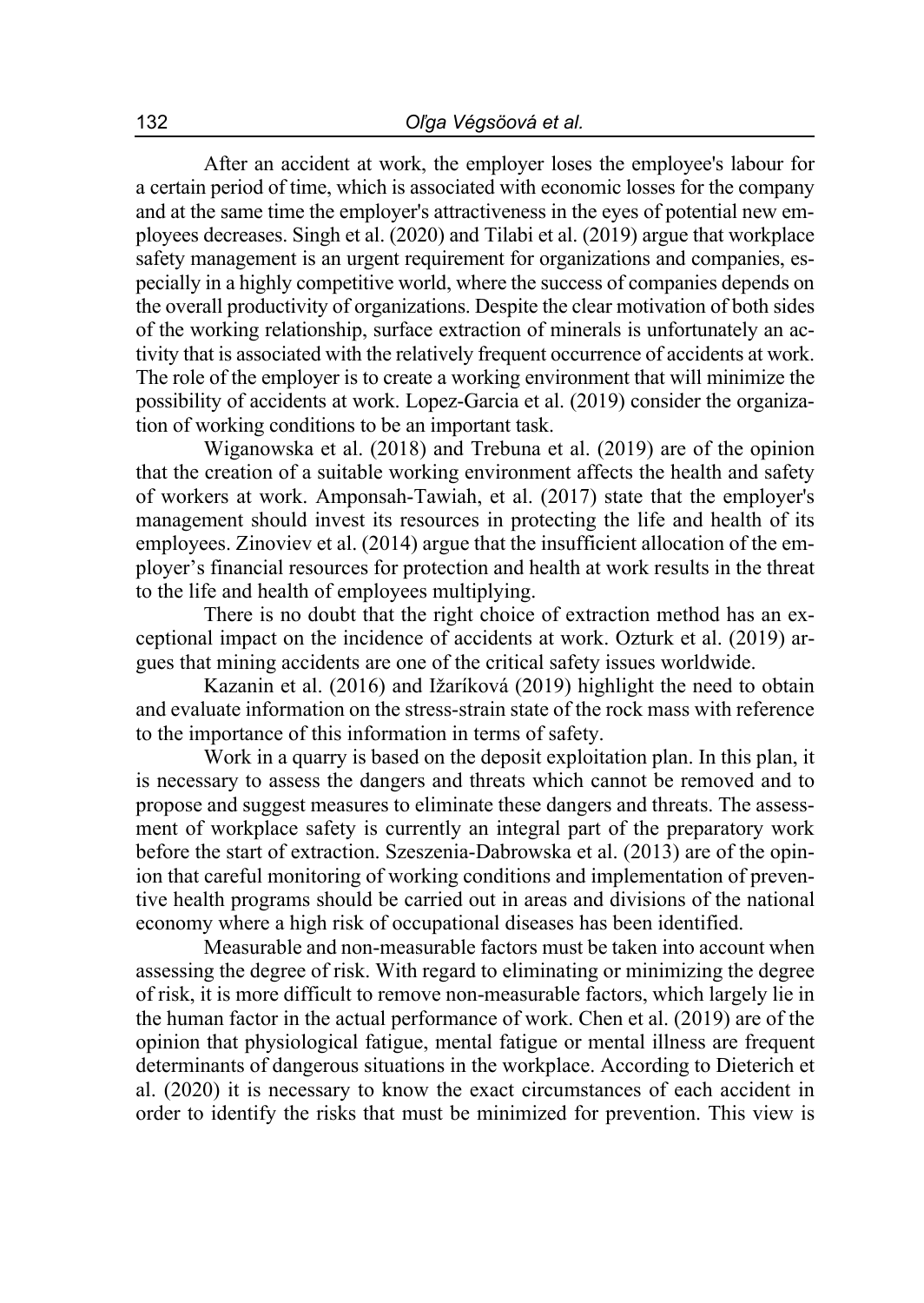also held by Lombardi et al. (2019), according to whom the analysis of accidents, as well as their main causes and determinants, can definitely contribute to the development of more effective preventive interventions.

The aim of the presented paper is to offer a comprehensive and systematic procedure for risk assessment, as well as to apply it in selected activities at the Kecerovský Lipovec quarry. This procedure can assist in the decision-making activities of quarry management, especially with regard to the environmental and safety requirements of the operation.

## **2. Methodology for the approach for determining risk values for a quarry operation**

Measures to ensure safety and health at work are an important part of every quarry operation, and are generally based on the basic safety regulations in force in the Slovak Republic.

In order to carry out an analysis of the examined state of extraction operations, it is necessary to understand basic concepts such as danger, threat and risk. We can imagine danger as an essential property of a material, machine, work activity, etc., which can cause harm to health or damage to machinery. Technology and working activities are characterized by the ability to create an unexpected negative consequence of harm to a person or property. A threat can be defined as an active property of an object, machinery, technology and work activities that can cause a negative phenomenon, or the possibility of activating a threat in a specific space and time. We understand risk as expressing the probability of the occurrence of a negative phenomenon and the consequence of this phenomenon. The risk  $(R)$  is thus a function of the probability  $(P)$  and consequence  $(D)$  of the negative event.

Mathematical expression of a non-linear function of risk:

$$
R = f(P \times D) \tag{1}
$$

Due to the efforts to take into account the risk of other factors when quantifying risk, a broader description of risk is applied:

$$
R = P \times D \times E_x \times O \tag{2}
$$

where:

 $E_x$  – exposure, exposure to threats,

O – application of protective measures.

This means that the value of risk as a function of probability and consequence is multiplied by a coefficient expressing human exposure in the danger area and a coefficient expressing the impact of protective measures. However, the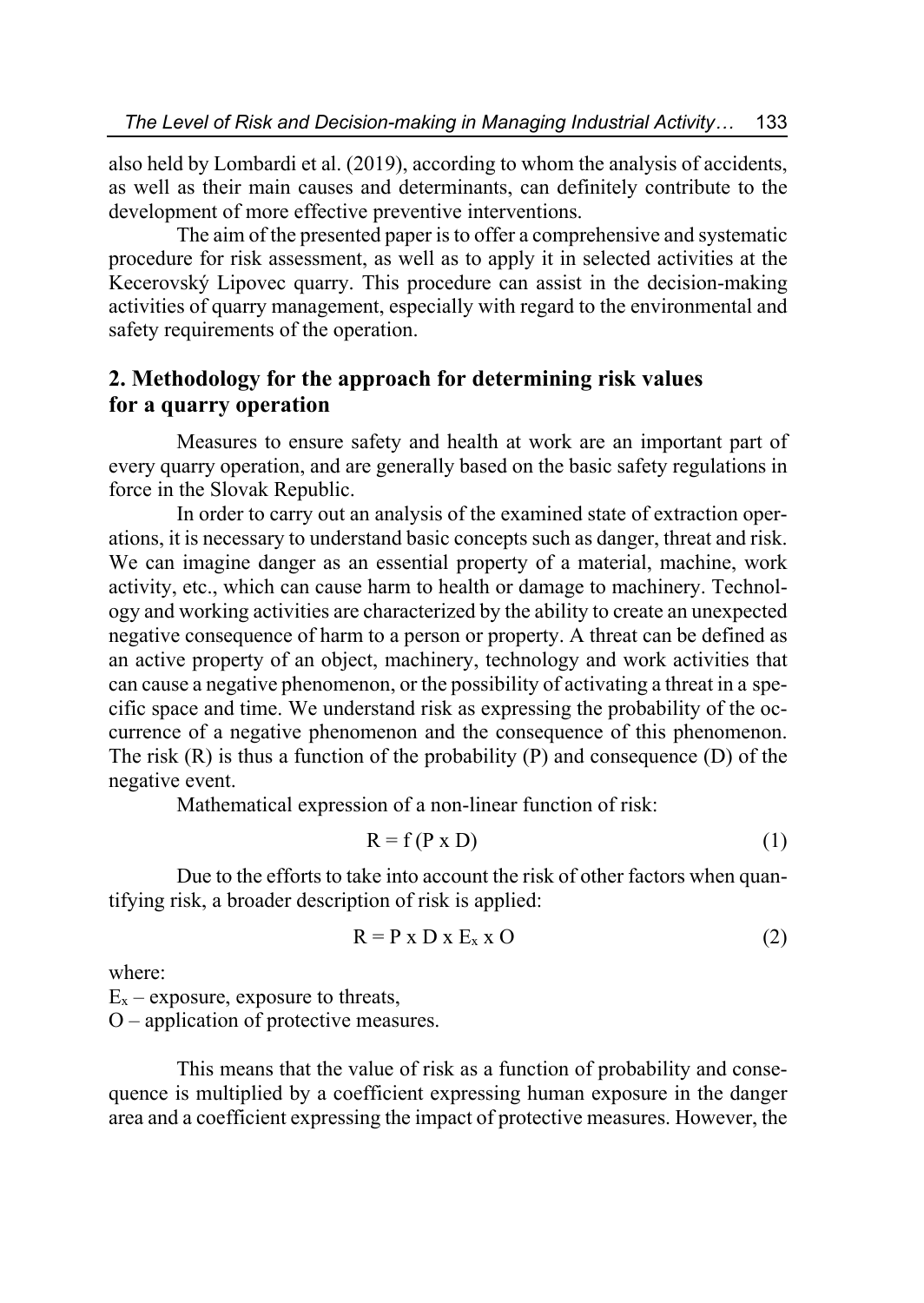risk is affected by many more factors than those given in the last definition  $(E<sub>x</sub>, O)$ . These factors can be divided into measurable and non-measurable (see Table 1). The factors listed in Table 1 affecting probability must be taken into account when determining probability and consequence. These factors are therefore the parameters of probability and consequence. It follows from these considerations that it is important for normal work practice, especially in small and medium-sized enterprises, to be able to identify all the relevant factors that affect risk and to be able to assess their impact on the final effect. Therefore, it is appropriate to use methods that give instructions on how to assess the effect of multiple risk factors.

| Factors influencing the probability of an accident |                                                          |  |  |
|----------------------------------------------------|----------------------------------------------------------|--|--|
| Measurable                                         | Non-measurable                                           |  |  |
| duration of danger, time of exposure               | human factor, attention,<br>classification, stress, etc. |  |  |
| system parameters (machine speed, etc.)            | level of maintenance activities                          |  |  |
|                                                    | quality of inspection<br>and testing activities          |  |  |
| suddenness of event                                | reliability and compliance<br>with security measures     |  |  |
|                                                    | diversity of threat existence                            |  |  |

There is an increasing emphasis on safety in quarry operations, so risk assessment is an integral part of any such operation.

In practice, there are cases where a dangerous situation is not addressed by a risk prevention measure. In this case, it is up to the experts and the quarry owners to estimate the degree of risk.

An obvious legal obligation of the employer is to provide a workplace, machinery, working conditions and work aids that do not endanger safety and health at work, which must be an integral and equal part of the performance of work and production tasks.

The analysis is followed by a risk assessment. It is based on an assessment - an estimate of the probability of an accident and an assessment - an estimate of the consequences of this accident or adverse event. Factors influencing the probability of an accident are described in Table 1.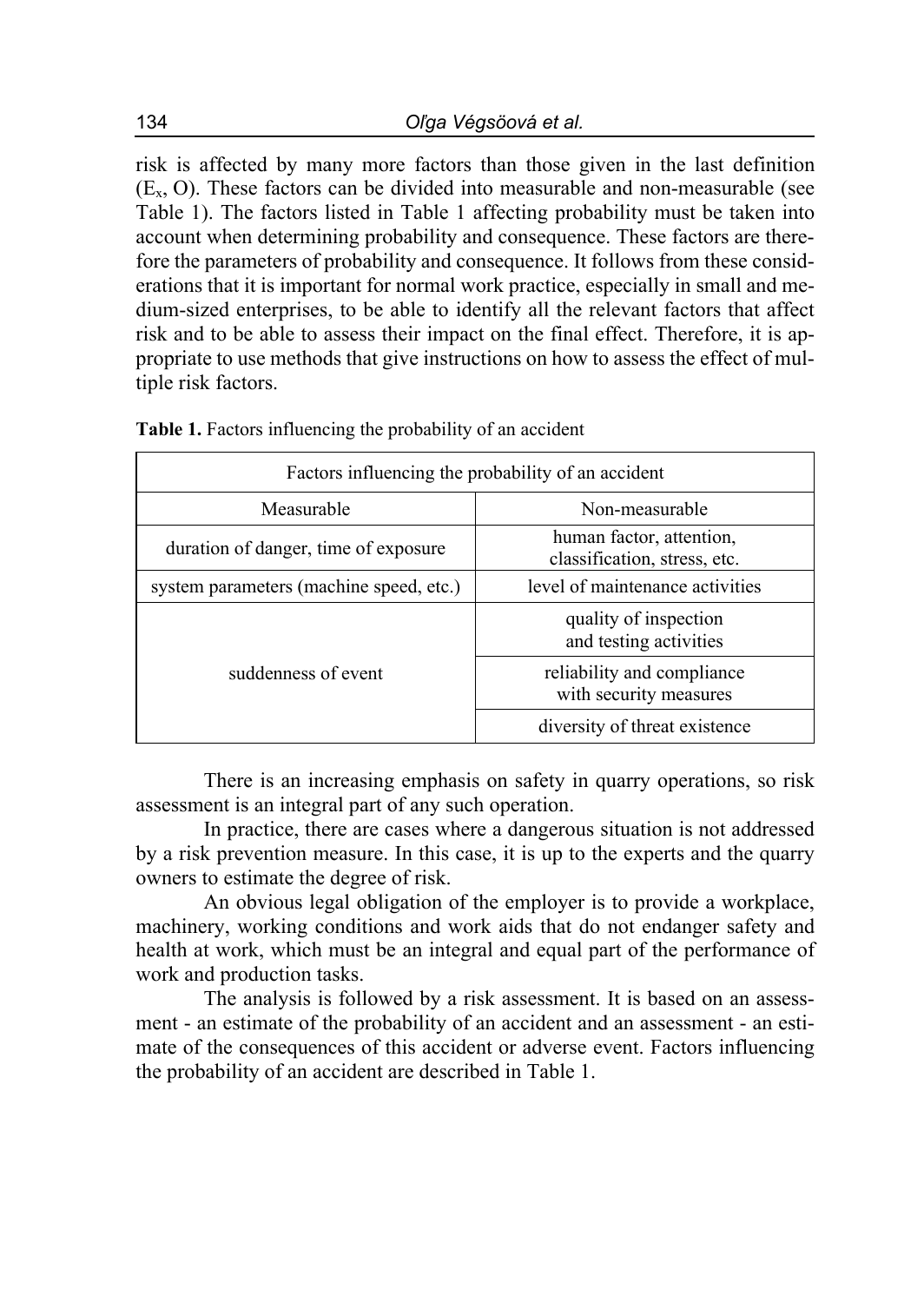It is also worth noting that when estimating the probability of an accident, we start from different levels of input data, which are defined in more detail in Fig. 1.



**Fig. 1.** Relationship of data with the probability of an accident. Source: own elaboration

Determining the influence of the severity of individual factors on the frequency of a particular negative phenomenon is shown in Table 2, where the main aspects are seen as probability, the frequency of occurrence and the duration of the effect of the threat.

| Probability | Class | Frequency<br>of phenomenon | Temporal effect<br>of the threat |
|-------------|-------|----------------------------|----------------------------------|
| Very high   | А     | Very often                 | Nonstop                          |
| High        | В     | Several times              | Temporary threat                 |
| Moderate    | C     | Sometimes                  | Rare                             |
| Low         | Ð     | Rarely                     | Very rare                        |
| Very low    | Е     | Almost none                | Almost impossible                |

**Table 2.** Determining the influence of the severity of individual factors on the frequency of a particular negative phenomenon

The consequences of the negative manifestation of the phenomenon are shown in Table 3. It should be borne in mind that different risk factors may take different levels. It follows from Table 3, that with the decreasing severity of individual factors, the consequences of negative phenomena in the quarry also decrease.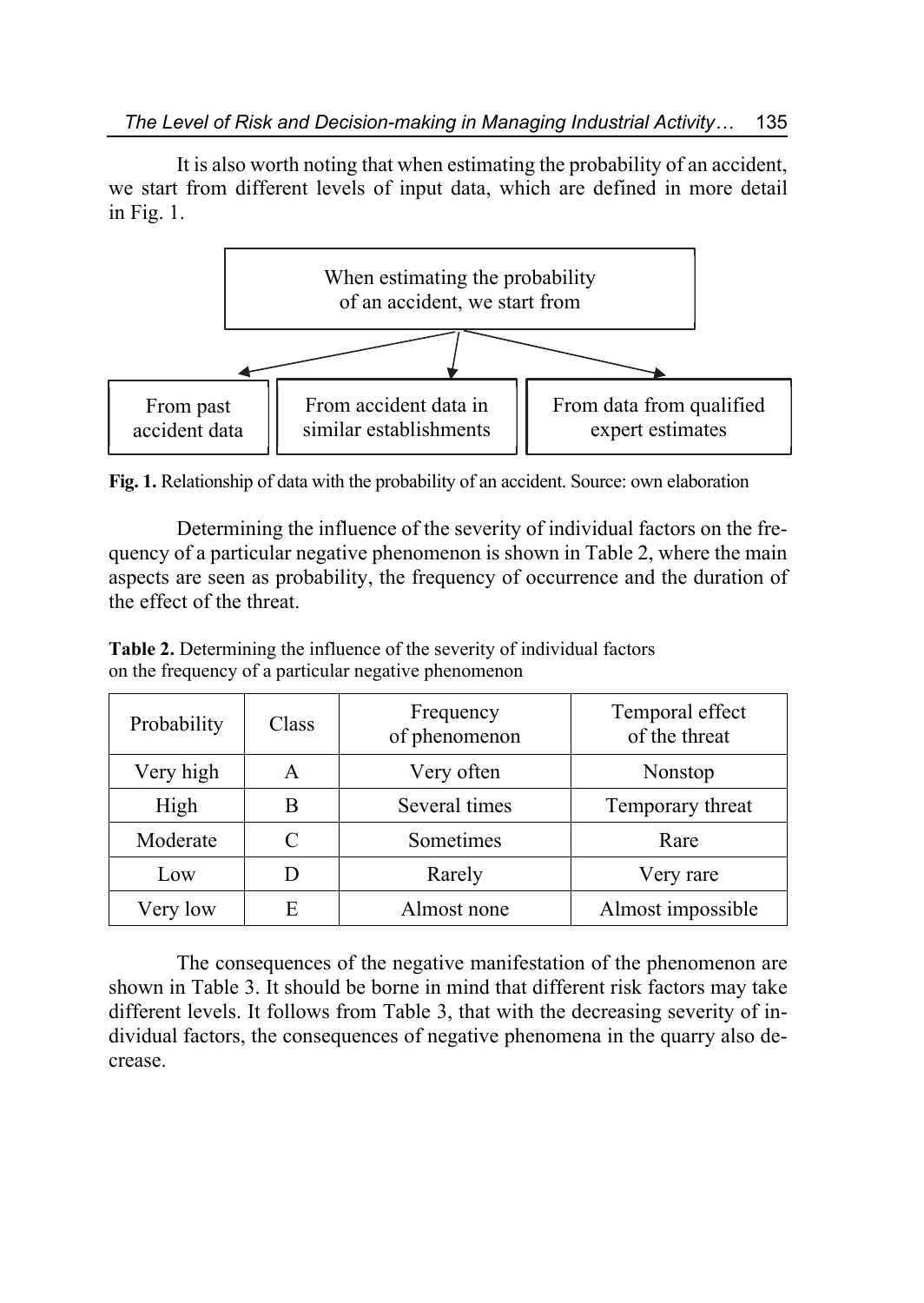| Table 3. Determining the influence of the severity of individual factors |
|--------------------------------------------------------------------------|
| on the consequence of a negative phenomenon                              |

| Consequence type   | Category | Description of the consequence                                                                                                         |  |
|--------------------|----------|----------------------------------------------------------------------------------------------------------------------------------------|--|
| Catastrophic       | Ι.       | death due to an accident at work<br>or complete destruction of the system,<br>irreparable damage                                       |  |
| Critical           | II.      | serious accident at work, occupational<br>disease or extensive damage<br>to the system, loss of production,<br>large financial losses. |  |
| Little significant | III.     | registered occupational injury, suspected<br>occupational disease or minor damage<br>to the system, minor financial loss               |  |
| Negligible         | IV.      | registered occupational injury, negligible<br>system failure, no financial loss                                                        |  |

After determining the effect of probability and the consequence of an adverse event, we use Table 4. The highest risk is value 1 and the lowest is value 20.

**Table 4.** Determining the influence of the severity of individual factors on the consequence of a negative phenomenon

| Result<br>Probability | Catastrophic | Critical<br>Н. | Low significance<br>HI. | Negligible |
|-----------------------|--------------|----------------|-------------------------|------------|
| $A - very high$       |              |                |                         |            |
| $B - High$            |              |                |                         |            |
| $C - Medium$          |              |                |                         |            |
| $D - Low$             |              | 10             |                         |            |
| $E - very low$        |              |                |                         |            |

Numerical values for risk resulting from Table 5 must then be divided into four groups as shown in Table 5.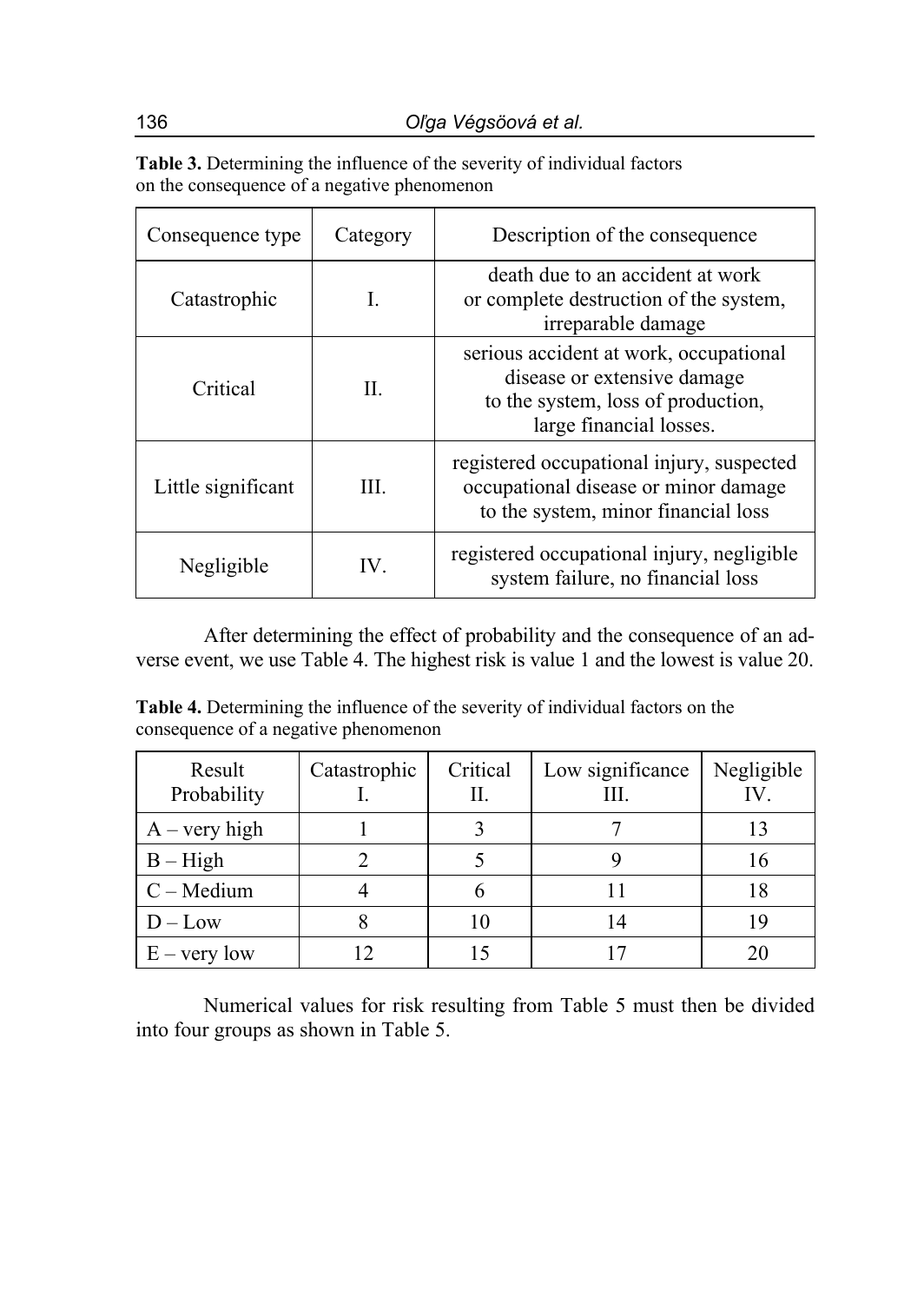| Point range | Risk scale   | Safety criteria                                                                                                     |
|-------------|--------------|---------------------------------------------------------------------------------------------------------------------|
| $1 - 5$     | unacceptable | the system is unacceptable<br>$-$ immediate application of protective<br>measures, immediate shutdown of the system |
| 6-9         | adverse      | the system is dangerous<br>- application of protective measures                                                     |
| $10 - 17$   | moderate     | the system is safe, conditional on training<br>of operators, inspections, instructions, etc.                        |
| 18-20       | acceptable   | the system is safe                                                                                                  |

**Table 5.** We classify numerical risk values into groups

For the first two levels, the system cannot be considered safe. Appropriate measures must be taken to remedy the problem. The third level, moderate, enables the assessment of the system to be completed however with certain conditions, e.g. employees must be trained. The fourth level is acceptable and therefore the situation in the workplace can be considered to be safe.

### **3. Application of methodology – Case Study in the Andesite Quarry in Eastern Slovakia**

The andesite quarry we analysed is located in the eastern part of Slovakia, near the town of Košice at the western foot of the hills known as the Slanské vrchy. This quarry is one of the most important deposits in Slovakia. It is used for quarry stone and crushed stone. The extracted raw material is mostly used for the construction of roads. Dark-grey andesites with feldspar outgrowths appear in the wall of the quarry. The properties of the mined raw material are given in Table 6.

| Property                      | Dimension     | Value |
|-------------------------------|---------------|-------|
| absorbability                 | $\frac{0}{0}$ | 1.2   |
| porosity                      | $\frac{0}{0}$ |       |
| abrasion                      | $\frac{0}{0}$ | 21.4  |
| weight loss after ventilation | $\frac{0}{0}$ |       |
| weight loss after freezing    | 0/2           |       |

**Table 6.** Properties of the raw material mined in the quarry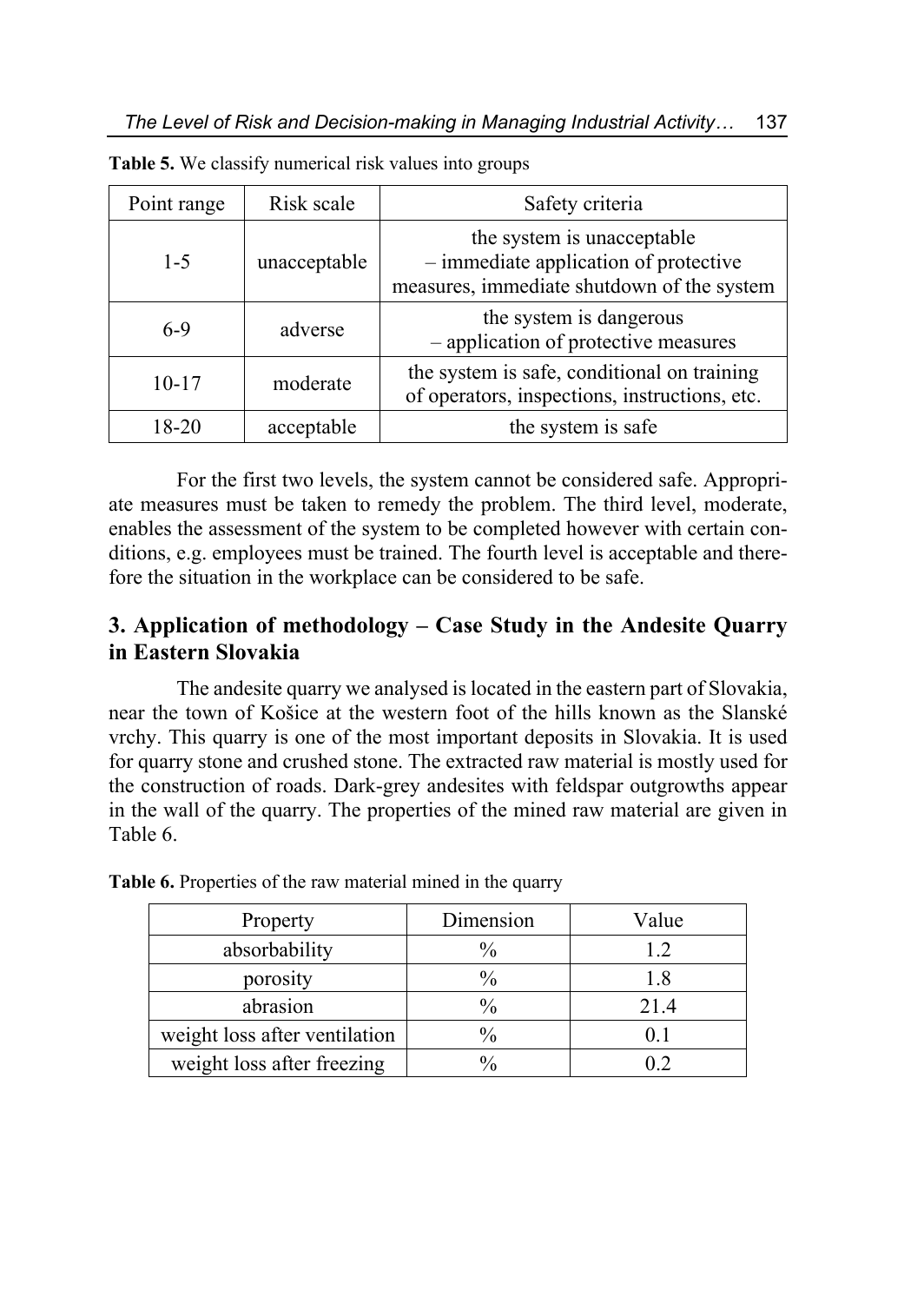During the exploration of the deposit, the extraction is guided by surface extraction by a wall quarry through an external notch in 3 levels of the quarry, in a combined manner of face fronts. The method of rock separation is subordinated to the main production in the quarry, namely gross stone production. The management of extraction works is determined by the current state of digging in the quarry. Methods of mechanical rock separation are used in extraction.

Based on the method mentioned in the previous chapter, a risk assessment was performed for the core work activities in the extraction operation at the Kecerovský Lipovec quarry, which are level preparation and extraction. In both cases, the points-based method was used to assess the risk.

During the process of preparatory work or when opening a new level, it is necessary to take into account the threats that most often occur during the process in question. These threats include, in particular, injuries to the upper and lower limbs, fall of the extraction machinery, damage to the extraction machinery, etc. Table 7 shows the assessment of the probability, consequence and the result of the threat.

| Threat identification                                                                                      | Probability | Result | Result |
|------------------------------------------------------------------------------------------------------------|-------------|--------|--------|
| Injuries to the leg and other parts<br>of the body when descending and exiting<br>the extraction machinery | D           | III.   | 14     |
| Fall from the machinery during<br>maintenance work and cleaning work                                       | C           | III.   | 11     |
| Injury caused by extraction machinery<br>(crash, push, pass)                                               | D           | П.     | 10     |
| Fall of the extraction machinery to depth,<br>overturning of the extraction machinery                      | וו          | H.     | 10     |
| Damage to the extraction machinery<br>by other extraction machinery $-$ an accident                        | וו          | III.   | 14     |
| Fall while working with hand tools                                                                         | D           | III.   | 14     |
| Injury to employees caused by a fall<br>or landslide                                                       |             | Ш.     | 14     |

**Table 7.** Risk assessment for preparatory work, overburden work to open a new level

Table 7 therefore leads to a risk assessment during the preparatory work, or overburden work. According to the established procedure, the level of risk was calculated, where the sum of points for the overburden is 83, the number of the parameters for the overburden is 7, the arithmetic mean is therefore 12. From the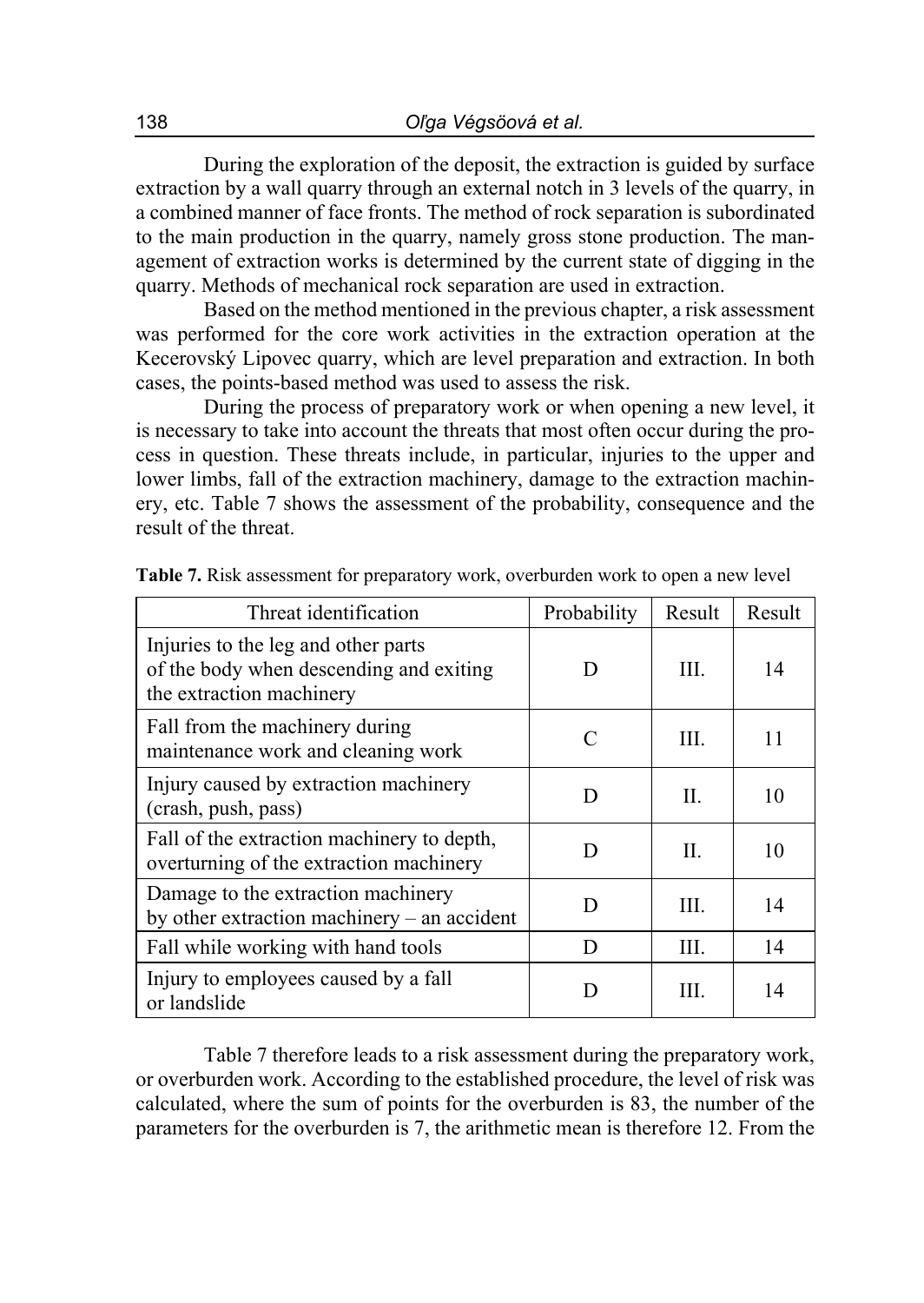given data it is clear under Table 6, that the assessed extraction work activity is moderate on the risk scale – moderate. In this case, however, the importance of the measures must not be forgotten, especially in the form of quality expert training, inspections, instructions, etc.

Table 8 represents the results according to the set methodology, based on which number of points for overburden is 131, the number of parameters for overburden is 10, the arithmetic mean is 13. From this data it is clear that overburden belongs in the moderate risk group. The Kecerovský Lipovec quarry can be considered a safe workplace, but we must always keep the relevant safety criteria for individual work activities in mind.

| Identification of threat                                                                                | Probability   | Result  | Result |
|---------------------------------------------------------------------------------------------------------|---------------|---------|--------|
| Injuries to the leg and other parts of the body when<br>descending and exiting the extraction machinery | D             | III.    | 14     |
| Fall from the machinery during cleaning<br>and maintenance                                              | D             | III.    | 14     |
| Collision injury, pressed by machinery                                                                  | D             | II.     | 10     |
| Overturning of the machinery                                                                            | D             | III.    | 14     |
| Damage to the machinery by other extraction<br>machinery - accident                                     | D             | III.    | 14     |
| Employees falling during the performance of work                                                        | D             | III.    | 14     |
| Injury to employees caused by a fall or landslide                                                       | D             | III.    | 14     |
| Injury carrying load                                                                                    | D             | III.    | 14     |
| Injury to the leg or other parts of the body while<br>descending from and exiting the machinery         | D             | III.    | 14     |
| Fall from the machinery during maintenance<br>and cleaning work                                         | $\mathcal{C}$ | III.    | 11     |
| Injury caused by the extraction machinery-impact,<br>pressing, running over                             | D             | $\Pi$ . | 10     |
| The fall of the extraction machinery in depth,<br>the overturning of the extraction machinery           | D             | II.     | 10     |
| Damage to the machinery by other extraction<br>machinery - an accident                                  | D             | III.    | 14     |
| Employee falling in the performance of work                                                             | D             | III.    | 14     |
| Injury to employees caused by a fall or landslide                                                       | D             | III.    | 14     |

**Table 8.** Risk assessment for preparatory work and overburden work to open a new level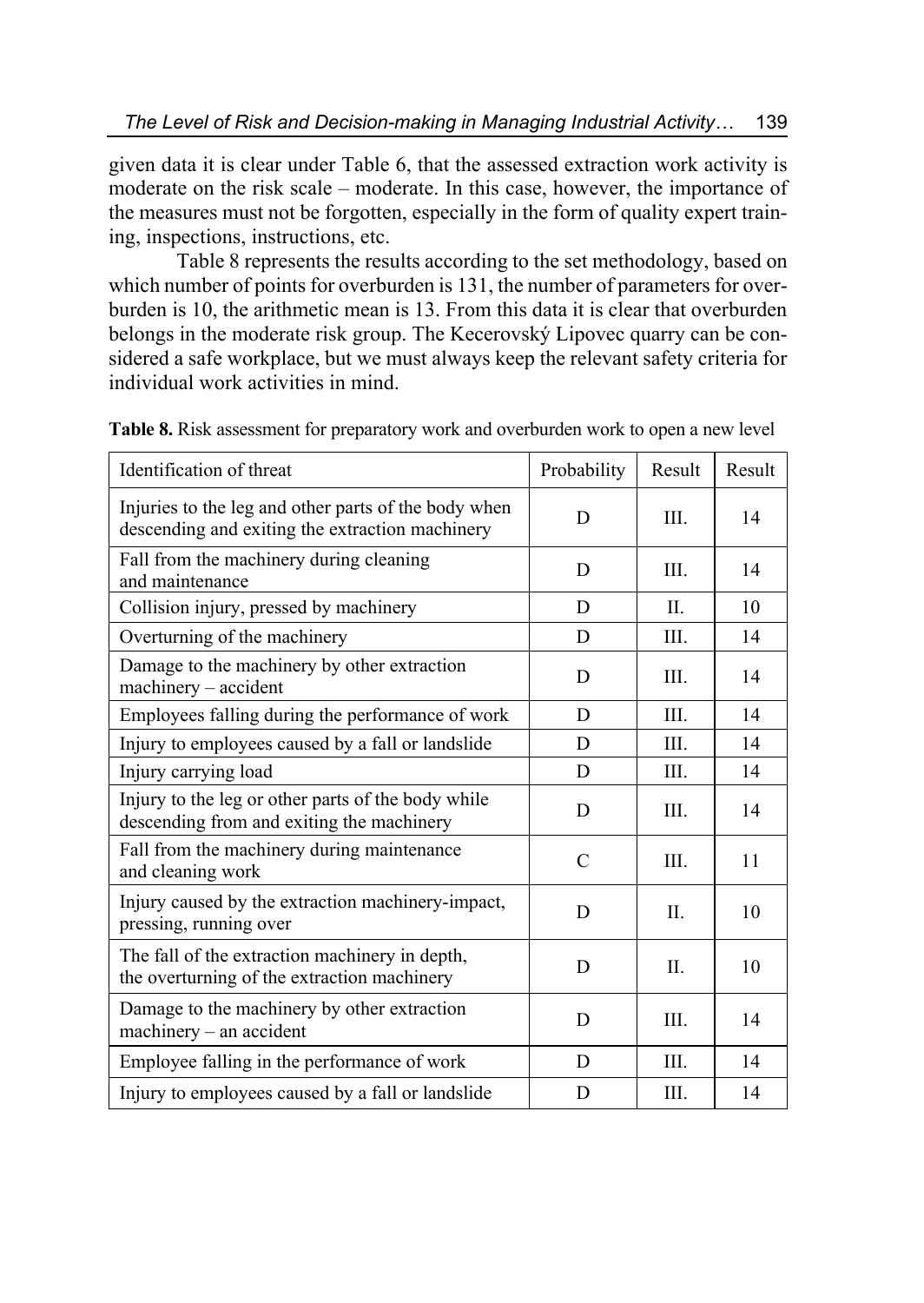Given the cases of both risks, which are at an acceptable level according to the methodology used, it is necessary to inform employees about the measures taken and the residual risks. It is important to know whether the safety measures at the workplace are sufficient and it is necessary to monitor whether there are ongoing threats, especially when introducing new machines, using new substances, etc. In the event that a new risk arises, every effort must be made for its mitigation. Each official information provided for employees must be properly documented so that there is no doubt that employees are not aware of the possible risks. This makes it possible to minimize any legal claims in the event of accidents or incidents.

### **4. Conclusion**

We analysed an andesite quarry in Eastern Slovakia, which is one of Slovakia's most important andesite deposits and it is able to ensure the supply of the entire immediate vicinity with sufficient excavated rock. In terms of economic supply, mineral extraction is a promising opportunity for the development of the whole region. As early as the quarry's design phase, high requirements were placed on a low ecological footprint of the structure, but the main goal of the design activity was to define extraction processes so that the work activities of employees in the quarry would fulfil high safety criteria. However, despite the perfect and detailed design, it cannot be expected that nothing undesirable will occur during extraction as a result of subjective and objective influences. With this in mind, the task of this paper was to evaluate the degree of risk of individual activities associated with the operation of the quarry and on the basis of that data to adapt the extraction of andesite in the Kecerovský Lipovec quarry to high environmental and safety requirements.

It is undeniable that the degree of risk in quarry operation depends on the specific phase of quarry use. For this reason, it is desirable to consistently distinguish between risk in preparatory work – overburden work and risk in work performed as part of extraction. The basic monitored criteria for assessing the degree of risk was the result of the threat, which resulted from the identification of the threat, probability and consequence. The identification of the threat included a variety of adverse events that may adversely affect the physical safety of workers and the operability of the extraction facilities. As for the probability of the occurrence of an adverse circumstance, it is based on the frequency of the threat and the length of its duration. The consequences of the adverse event can range from negligible to catastrophic. From the analysis and evaluation, it is clear that the level of risk in both monitored phases of extraction activity in the quarry is in the moderate risk group.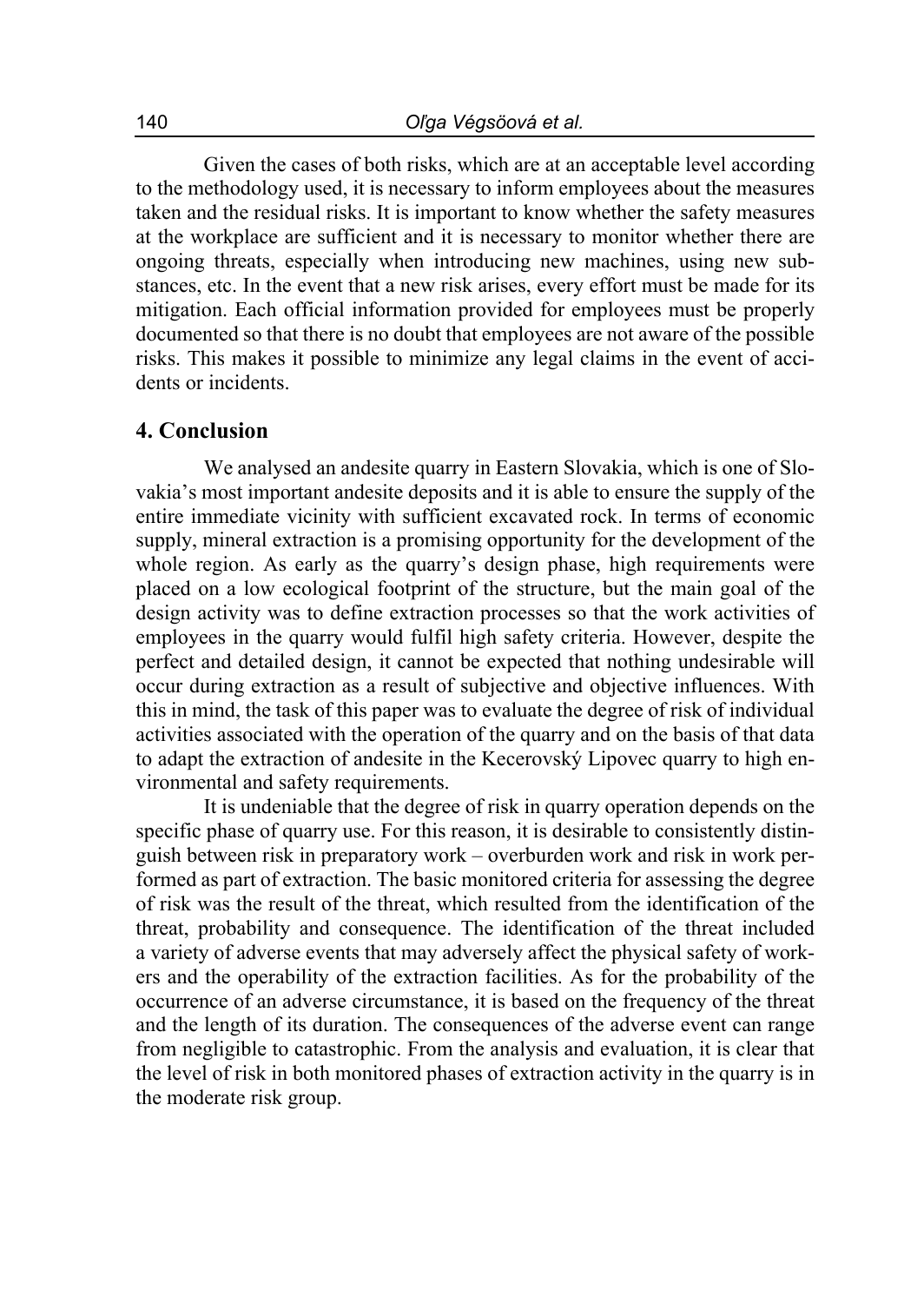The main benefit of the paper is a comprehensive and systematic view of the risk assessment of individual activities in the Kecerovský Lipovec quarry. The paper offers a description of threats, with the main emphasis on the resulting level of risk based on the determination of the probability and the consequence of the event. It is clear from the research that the extraction activity in the Kecerovský Lipovec quarry is at a minimum level with regard to the burden on the environment and workers and does not represent such a threat to its surroundings that could be assessed as undesirable. The facts presented in the research part can serve as an important basis for decision-making activities associated with the operation of the quarry so that solutions are selected are those that minimize the potential negative effects on the environment. However, it is necessary to ask the question whether the extraction activity in the Kecerovský Lipovec quarry, in addition to the environmental and safety point of view, also meets the economic requirements for the rational use of the environment and resources. It is also necessary to take into account the lack of staff for individual extraction jobs in the region resulting from the significant outflow of this type of labour out of the region.

*The submitted paper is a part of the projects "Projects of applied research as a means for development of new models of education in the study program of industrial logistics" KEGA 016TUKE-4/2020 and the project "Research and development of new smart solutions based on the principles of Industry 4.0, logistics, 3D modelling and simulation for streamlining production in the mining and building industry" VEGA 1/0317/19.* 

### **References**

- Ancic, M.P., Gasparovic, S. (2017). Quarries on the island Veliki Brijun the beginnings of their rehabilitation and adaptive reuse in Croatia. *Prostor, 25*(1), 75-85.
- Amponsah-Tawiah, K., Mensah, J. (2016). Occupational health and safety and organizational commitment: Evidence from the Ghanaian Mining industry. *Saffety and Health at Work, 7*(3), 225-230.
- Babi, K., Asselin, H., Benzaazoua, M. (2016). Stakeholders' perceptions of sustainable mining in Marocco: A case study of the abandoned Kettara mine. The *Extractive Industrries and Society, 3*(1), 185-192.
- Dieterich, C., Herrmann, C., Parzeller, M. (2020). Death at work-An analysis of fatal work accidents based on autopsies performed at the institute of legal medicine in Frankfurt am Main from 2005 to 2016. *Rechtsmedizin, 30*(3), 144-152.
- Chen, Z.B., Oiao, G.Z., Zeng, J.C. (2019). Study on the relationship between worker states and unsafe behaviours in coal mine assidents basted on a Bayesian networks model. *Sustainability, 11*(18), Article Number: 5021.
- Ižaríková, G. (2019). Supplier planning with analytical hierarchy process. *Acta Tecnología*, *5*(4), 103-107.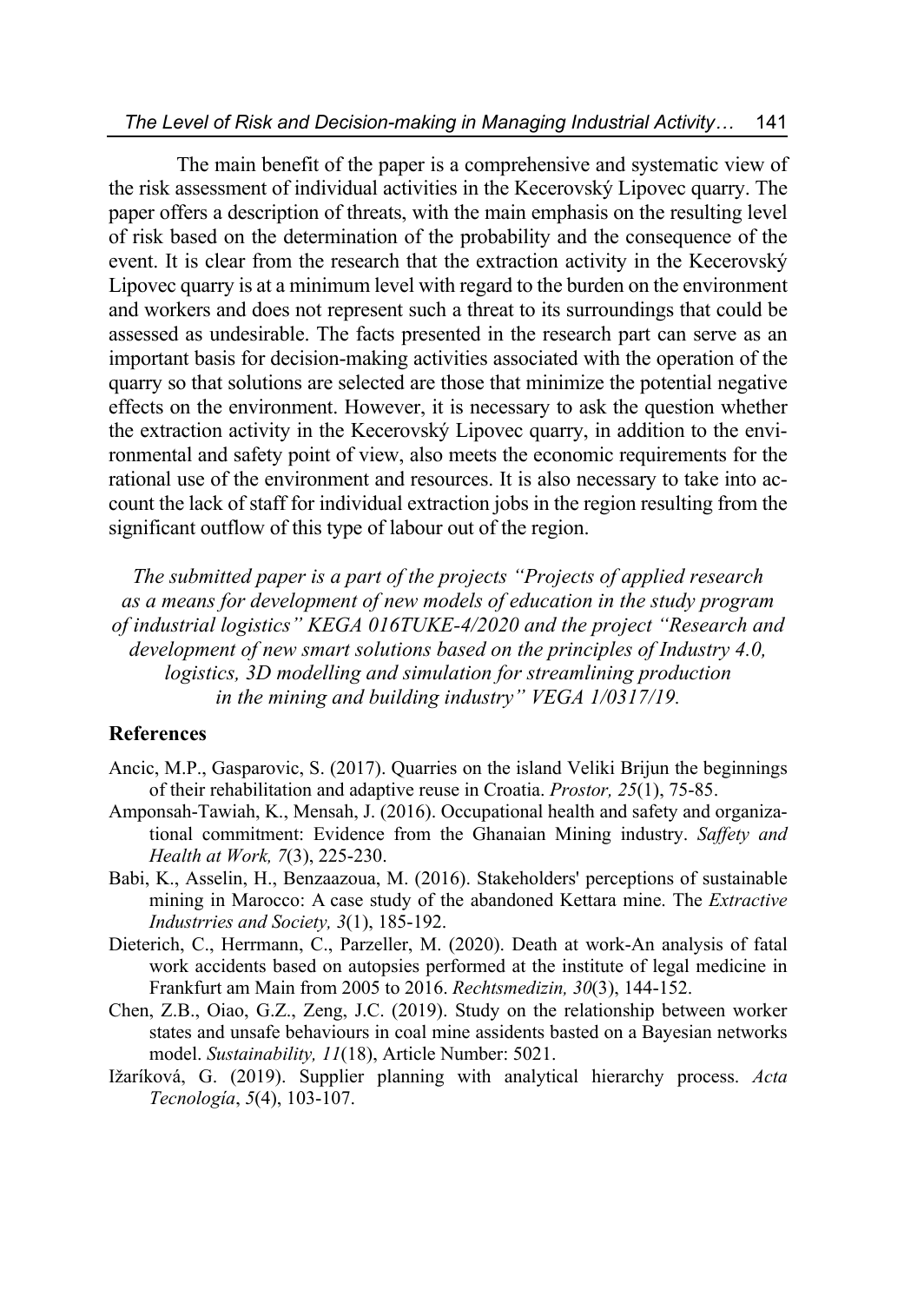- Kaharaman, E., Akay, O., Kilic, A.M. (2019). Investigation into the relationship betwen fatal work accidents, national income, and employment rate in developed and developing countries. *Journal of Occupational Health*, *61*(3), 213-218.
- Kazanin, O.I., Rudakov, M.L. (2016). Banchmarking initiatives in the Fied of occupational safety and health in the context of development of the coal industry of Rusia. *Research Journal of Pharmaceutical Biological and Chemical Sciences*, *7*(2), 2092-2099.
- Kong, R., Xue, F.F., Wang, J., Zhai, H.Y. (2019). Research on mineral resources and environment of salt lakes in Qinghai province based on system dynamics theory. *Resources Policy, 52,* 19-28.
- Lombardi, M., Fargnoli, M., Parise, G. (2019). Risk profiling from the European statistics on accidents at work (ESAW) accidents' databases: A case study in construction sites. *International Journal of Environmental Research and Public Health, 16*(23), Article Number 4748.
- Lopez-Garcia, J.R., Garcia-Herrero, S., Gutierrez, J.M., Mariscal, M.A. (2019). Psychosocial and ergonoimc conditions at work: Influence on the probability of a workplace accident. *Biomed Research International, 8*, 473-481.
- Morcinek-Slota, A. (2019). Impact of occupational safety culture on the occurrence of accidents in a selected coal mine. *Mining of Sustainable Development, 216*, Article Number: 012035.
- Ogrodnik, R. (2019). Investment outlays on environmental protection in Polish coal mining. *Energy and Fuels, 10*8, Article Number: UNSP: 01008.
- Ozturk, I., Mevsim, R., Kinik, A. (2019). *Ermenek mine accident in Turkey: The root Causes of a disaster*. Proceedings of the 20th congress of the international ergonomics association (IEA 2018). In book: Proceedings of the 20th Congress of the International Ergonomics Association (IEA 2018).
- Patyk, M., Bodziony, P., Kasztelewicz, Z. (2019). Analysis of quarrying equipment operating cost structure. *Inzynieria Mineralna-Journal of the Polish Mineral Engineering Society*, *2*, 311-318.
- Pereira, K.T., Silva, A.C.R.D., Silva, L.F. (2020). Prevalence study on self-declared work accidents in areas covered by family health strategies: a coross- soctional study. *Sao Paulo Medical Journal*, *138*(1), 79-85.
- Randelovic, D., Cvetkovic, V., Mihailovic, N., Jovanovic, S. (2014). Relation between edaphic factors and vegetation development on Copper mine wastes: A case study from Bor (Serbia, SE Europe). *Environmental Management*, *53*(4), 800-812.
- Rodovalho, E., Quaglio, O., Felsch, W.S., Pascual, R., de Tomi, G., Tenorio, J.A.S. (2020). Reducing GHG emissions through efficient tire consumption in open pit mines. *Journal of Cleaner Production*, *255*, Article Number:120185.
- Rotz, M., Trynoski, R. (2018). 3D Geologic Modelling and mine planning to improve quarry and plant efficiency at cement operations. *2018 IEEE-IAS/PCA Cement Industry Conference (ISA/PCA)*.
- Santos, A.J.R., Santos, S.P., Amado, C.A.F., Rebelo, E.L., Mendes, J.C. (2020). Labor inspectorates' efficiency and effectiveness assessment as a learning path to improve work-related accident prevention. *Annals of Operations Research, 288*(2), 609-651.